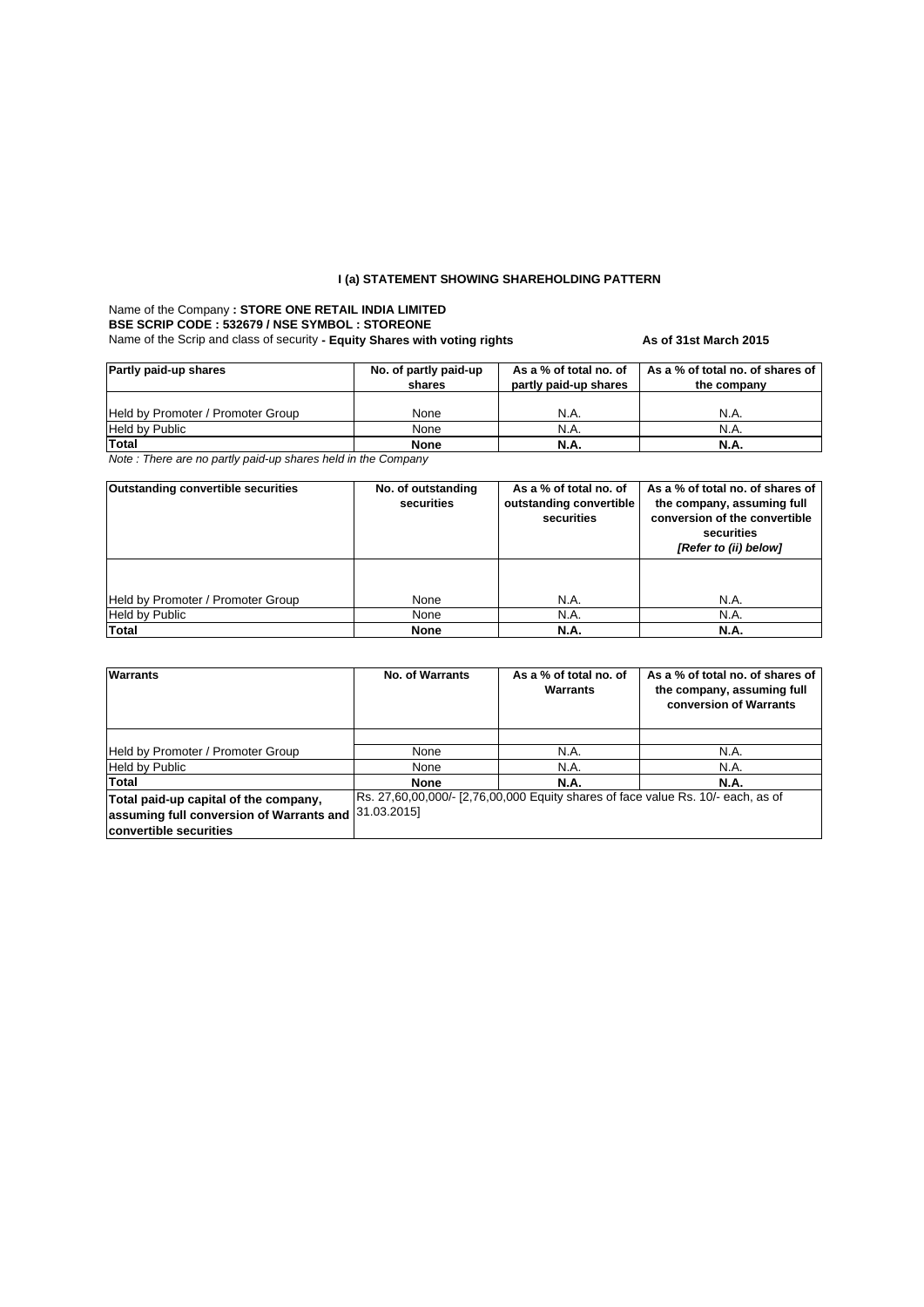| Category<br>Code | Category of shareholder                                                                | Number of<br>shareholders | <b>Total number</b><br>of shares | Number of<br>shares held in | Total shareholding as a<br>percentage of total number |                                     | Shares pledged or<br>otherwise encumbered |                                 |  |
|------------------|----------------------------------------------------------------------------------------|---------------------------|----------------------------------|-----------------------------|-------------------------------------------------------|-------------------------------------|-------------------------------------------|---------------------------------|--|
|                  |                                                                                        |                           |                                  | dematerialised<br>form      | of shares                                             |                                     |                                           |                                 |  |
|                  |                                                                                        |                           |                                  |                             | As a                                                  | As a<br>percentage of percentage of | Number of<br>shares                       | As a<br>percentage              |  |
| (1)              | (II)                                                                                   | (III)                     | (IV)                             | (V)                         | $(A+B)$<br>(VI)                                       | $(A+B+C)$<br>(VII)                  | (VIII)                                    | $(IX) = (VIII) /$<br>(IV) * 100 |  |
| (A)              | <b>Promoter and Promoter Group</b>                                                     |                           |                                  |                             |                                                       |                                     |                                           |                                 |  |
| (1)              | Indian                                                                                 |                           |                                  |                             |                                                       |                                     |                                           |                                 |  |
| (a)              | Individuals/Hindu Undivided family                                                     | $\Omega$                  | 0                                | 0                           | 0.00                                                  | 0.00                                | $\mathbf 0$                               | 0.00                            |  |
| (b)              | Central Government / State<br>Government(s)                                            | $\mathbf 0$               | $\mathbf 0$                      | $\mathbf 0$                 | 0.00                                                  | 0.00                                | 0                                         | 0.00                            |  |
| (c)              | <b>Bodies Corporate</b>                                                                |                           | 20383310                         | 20383310                    | 73.85                                                 | 73.85                               | 0                                         | 0.00                            |  |
| (d)              | Financial Institutions / Banks                                                         | $\mathbf 0$               | 0                                | $\Omega$                    | 0.00                                                  | 0.00                                | $\pmb{0}$                                 | 0.00                            |  |
| (e)              | Any other (specify)                                                                    | $\mathbf 0$               | 0                                | $\mathbf 0$                 | 0.00                                                  | 0.00                                | 0                                         | 0.00                            |  |
|                  | Sub-Total (A) (1)                                                                      | 1                         | 20383310                         | 20383310                    | 73.85                                                 | 73.85                               | 0                                         | 0.00                            |  |
| (2)              | Foreign                                                                                |                           |                                  |                             |                                                       |                                     |                                           |                                 |  |
| (a)              | Individuals (Non-resident<br>individuals / Foreign individuals)                        | $\mathbf 0$               | 0                                | $\mathbf 0$                 | 0.00                                                  | 0.00                                | 0                                         | 0.00                            |  |
| (b)              | <b>Bodies Corporate</b>                                                                | $\mathbf 0$               | $\pmb{0}$                        | $\mathbf 0$                 | 0.00                                                  | 0.00                                | 0                                         | 0.00                            |  |
| (c)              | Institutions                                                                           | $\mathbf 0$               | $\overline{\mathbf{0}}$          | $\mathbf 0$                 | 0.00                                                  | 0.00                                | $\overline{0}$                            | 0.00                            |  |
| (d)              | Qualified Foreign Investor                                                             | 0                         | $\mathbf 0$                      | $\mathbf 0$                 | 0.00                                                  | 0.00                                | $\mathbf 0$                               | 0.00                            |  |
| (e)              | Any other (specify)                                                                    | 0                         | $\mathbf 0$                      | $\pmb{0}$                   | 0.00                                                  | 0.00                                | $\mathbf 0$                               | 0.00                            |  |
|                  | Sub-Total (A) (2)                                                                      | $\mathbf{0}$              | $\bf{0}$                         | $\bf{0}$                    | 0.00                                                  | 0.00                                | $\bf{0}$                                  | 0.00                            |  |
|                  | <b>Total Shareholding of Promoter</b><br>and Promoter Group $(A) = (A)(1)$<br>+ (A)(2) |                           | 20383310                         | 20383310                    | 73.85                                                 | 73.85                               | 0                                         | 0.00                            |  |
| (B)              | <b>Public shareholding</b>                                                             |                           |                                  |                             |                                                       |                                     | N.A.                                      | N.A.                            |  |
| (1)              | <b>Institutions</b>                                                                    |                           |                                  |                             |                                                       |                                     | N.A.                                      | N.A.                            |  |
| (a)              | Mutual Funds / UTI                                                                     | $\mathbf 0$               | 0                                | 0                           | 0.00                                                  | 0.00                                |                                           |                                 |  |
| (b)              | <b>Financial Institutions/Banks</b>                                                    | $\mathbf 0$               | 0                                | 0                           | 0.00                                                  | 0.00                                |                                           |                                 |  |
| $\overline{c}$   | Central Government / State                                                             |                           |                                  |                             | 0.00                                                  | 0.00                                |                                           |                                 |  |
|                  | Government(s)                                                                          | 0                         | 0                                | 0                           |                                                       |                                     |                                           |                                 |  |
| (d)              | Venture Capital Funds                                                                  | 0                         | $\mathbf 0$                      | $\pmb{0}$                   | 0.00                                                  | 0.00                                |                                           |                                 |  |
| (e)              | <b>Insurance Companies</b>                                                             | $\mathbf 0$               | $\mathbf 0$                      | $\mathbf 0$                 | 0.00                                                  | 0.00                                |                                           |                                 |  |
| (f)              | Foreign Institutional Investors                                                        | $\mathbf{1}$              | 40000                            | 40000                       | 0.14                                                  | 0.14                                |                                           |                                 |  |
| (g)              | Foreign Venture Capital investors                                                      | 0                         | 0                                | $\Omega$                    | 0.00                                                  | 0.00                                |                                           |                                 |  |
| (h)              | Qualified Foreign Investor                                                             | 0                         | 0                                | 0                           | 0.00                                                  | 0.00                                | 0                                         | 0.00                            |  |
| (i)              | Any other (specify)                                                                    |                           |                                  |                             |                                                       |                                     |                                           |                                 |  |
|                  | Sub-Total (B) (1)                                                                      | 1                         | 40000                            | 40000                       | 0.14                                                  | 0.14                                | N.A                                       | N.A.                            |  |
| (2)              | <b>Non-institutions</b>                                                                |                           |                                  |                             |                                                       |                                     | N.A.                                      | N.A.                            |  |
| (a)              | <b>Bodies Corporate</b>                                                                | 292                       | 823789                           | 823789                      | 2.98                                                  | 2.98                                |                                           |                                 |  |
| (b)(i)           | Individuals shareholders holding<br>nominal share capital up to Rs. 1<br>lakh          | 11200                     | 3241111                          | 3240615                     | 11.74                                                 | 11.74                               |                                           |                                 |  |
| (b)(ii)          | Individuals shareholders holding<br>nominal share capital in excess of                 | 79                        | 2977440                          | 2977440                     | 10.79                                                 | 10.79                               |                                           |                                 |  |
|                  | Rs. 1 lakh                                                                             |                           |                                  |                             |                                                       |                                     |                                           |                                 |  |
| (c)              | Qualified Foreign Investor                                                             | $\mathbf 0$               | 0                                | $\overline{0}$              | 0.00                                                  | 0.00                                | 0                                         | 0.00                            |  |
| (d)              | Any other (specify)                                                                    |                           |                                  |                             |                                                       |                                     |                                           |                                 |  |
| (i)              | Non-Resident Indians                                                                   | 83                        | 96824                            | 96824                       | 0.35                                                  | 0.35                                |                                           |                                 |  |
| (i)              | <b>Clearing Members</b>                                                                | 21                        | 37526                            | 37526                       | 0.14                                                  | 0.14                                |                                           |                                 |  |
|                  | Sub-Total (B) (2)                                                                      | 11675                     | 7176690                          | 7176194                     | 26.00                                                 | 26.00                               | N.A.                                      | N.A.                            |  |
|                  | <b>Total Public Shareholding</b><br>$(B) = (B)(1) + (B)(2)$                            | 11676                     | 7216690                          | 7216194                     | 26.15                                                 | 26.15                               | N.A.                                      | N.A.                            |  |
|                  | Total $(A) + (B)$                                                                      | 11677                     | 27600000                         | 27599504                    | 100.00                                                | 100.00                              | 0                                         | 0.00                            |  |
| $\overline{c}$   | Shares held by custodian and<br>against which Depository                               |                           |                                  |                             |                                                       |                                     |                                           |                                 |  |
| (i)              | Receipts have been issued<br>Promoter and Promoter Group                               | 0                         | 0                                | $\mathbf 0$                 | N.A.                                                  | 0.00                                | N.A.                                      | N.A.                            |  |
|                  |                                                                                        |                           |                                  |                             |                                                       |                                     |                                           |                                 |  |
| (ii)             | Public                                                                                 | $\mathbf 0$               | $\mathbf 0$                      | $\mathbf{0}$                | N.A.                                                  | 0.00                                | N.A.                                      | N.A.                            |  |
|                  | Grand Total $(A) + (B) + (C)$                                                          | 11677                     | 27600000                         | 27599504                    | N.A.                                                  | 100.00                              | $\mathbf{0}$                              | 0.00                            |  |

*N.A. - Not Applicable*

*Note : The Company has issued two class of securities (a) Equity shares with voting rights -listed on Indian Stock Exchanges (b) 9% Redeemable Non-Cumulative Non-Convertible Preference Shares - not listed on Stock Exchanges*